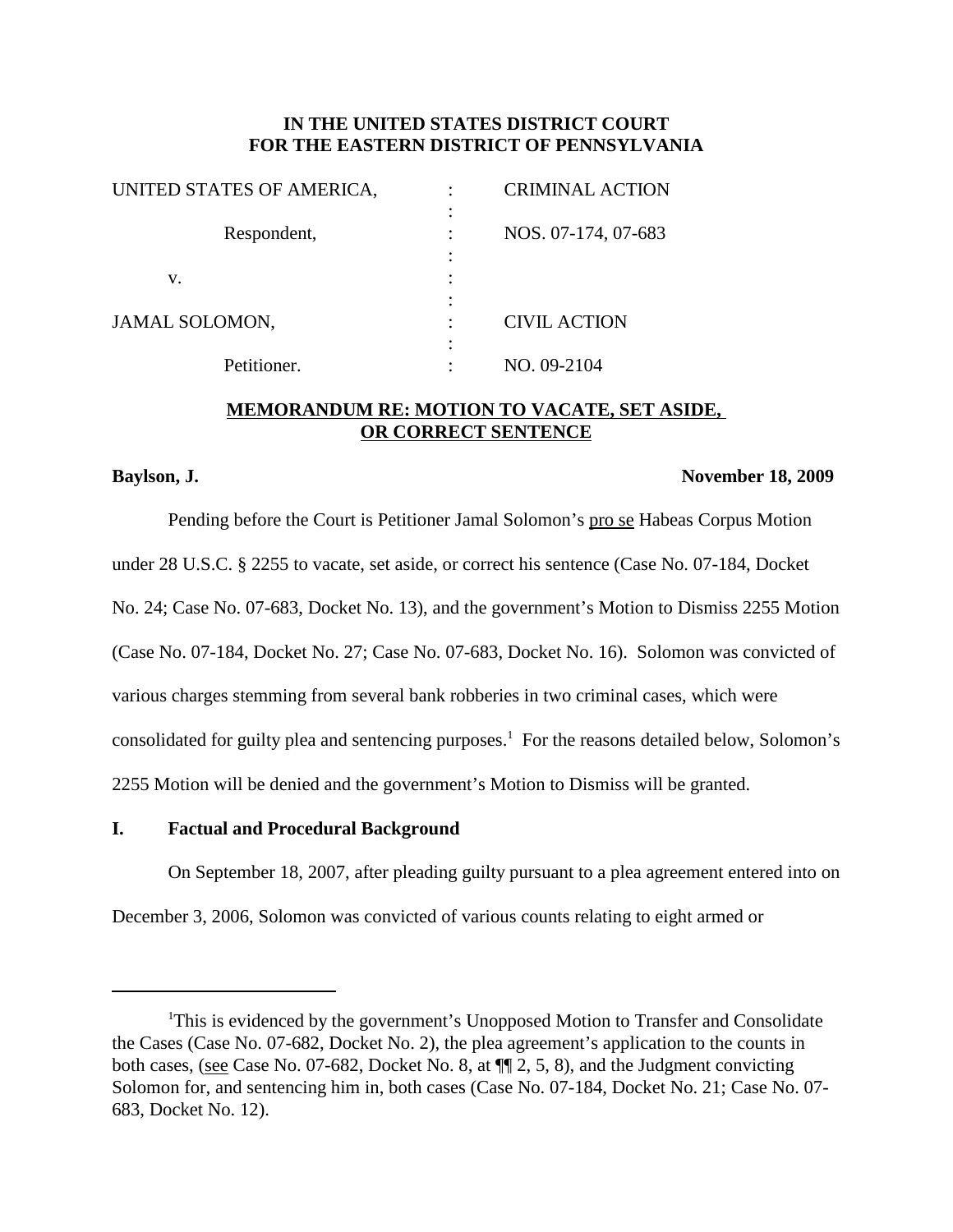attempted bank robberies. <sup>2</sup> On May 15, 2008, Solomon was sentenced to a total of 181 months' imprisonment, restitution in the sum of \$177,979, and a special assessment fee of \$1000. (Case No. 07-184, Docket No. 21; Case No. 07-683, Docket No. 12.) Solomon did not file a direct appeal.

## **II. The Parties' Contentions**

On May 14, 2009, Solomon filed the instant motion to vacate, set aside, or correct his sentence under 28 U.S.C. § 2255 on the basis that trial counsel rendered ineffective assistance at sentencing by failing to adequately request a downward departure under United States Sentencing Guideline (U.S.S.G.) § 5K2.16 for Solomon's voluntary disclosure of his involvement in several bank robberies. (2255 Mot. 5-6.) The government contends that the Motion should be dismissed because Solomon waived any right to file a Section 2255 motion, and that even if he had not, his Motion should be denied because his claim is frivolous. (Gov't Resp. 1-2.)

#### **III. Legal Standard**

The Third Circuit has clarified that "[w]aivers of appeals, if entered into knowingly and voluntarily, are valid." United States v. Khattak, 273 F.3d 557, 562 (3d Cir. 2001). The Third Circuit, however, "decline[d] to adopt a blanket rule prohibiting all review of certain otherwise

<sup>&</sup>lt;sup>2</sup>In the first case, No. 07-184, Solomon was convicted of one count of conspiring to commit armed bank robbery, in violation of 18 U.S.C. § 371, and two counts of armed bank robbery, in violation of 18 U.S.C. § 2113(d), and a related count of using and carrying a firearm, in violation of 18 U.S.C. § 924(c)(1). (Case No. 07-184, Docket No. 21.) Upon the government's motion, an additional count of use and carrying a firearm during and in relation to aiding and abetting a crime of violence, in violation of 18 U.S.C. §§ 2 and 924(c)(1), was dismissed at sentencing (Case No. 07-184, Docket No. 22). In the second case, No. 07-683, Solomon was convicted of one count of attempted bank robbery and three counts of bank robbery, in violation of 18 U.S.C. § 2113(a), and two counts of armed bank robbery, in violation of 18 U.S.C. § 2113(d) (Case No. 07-683, Docket No. 12.).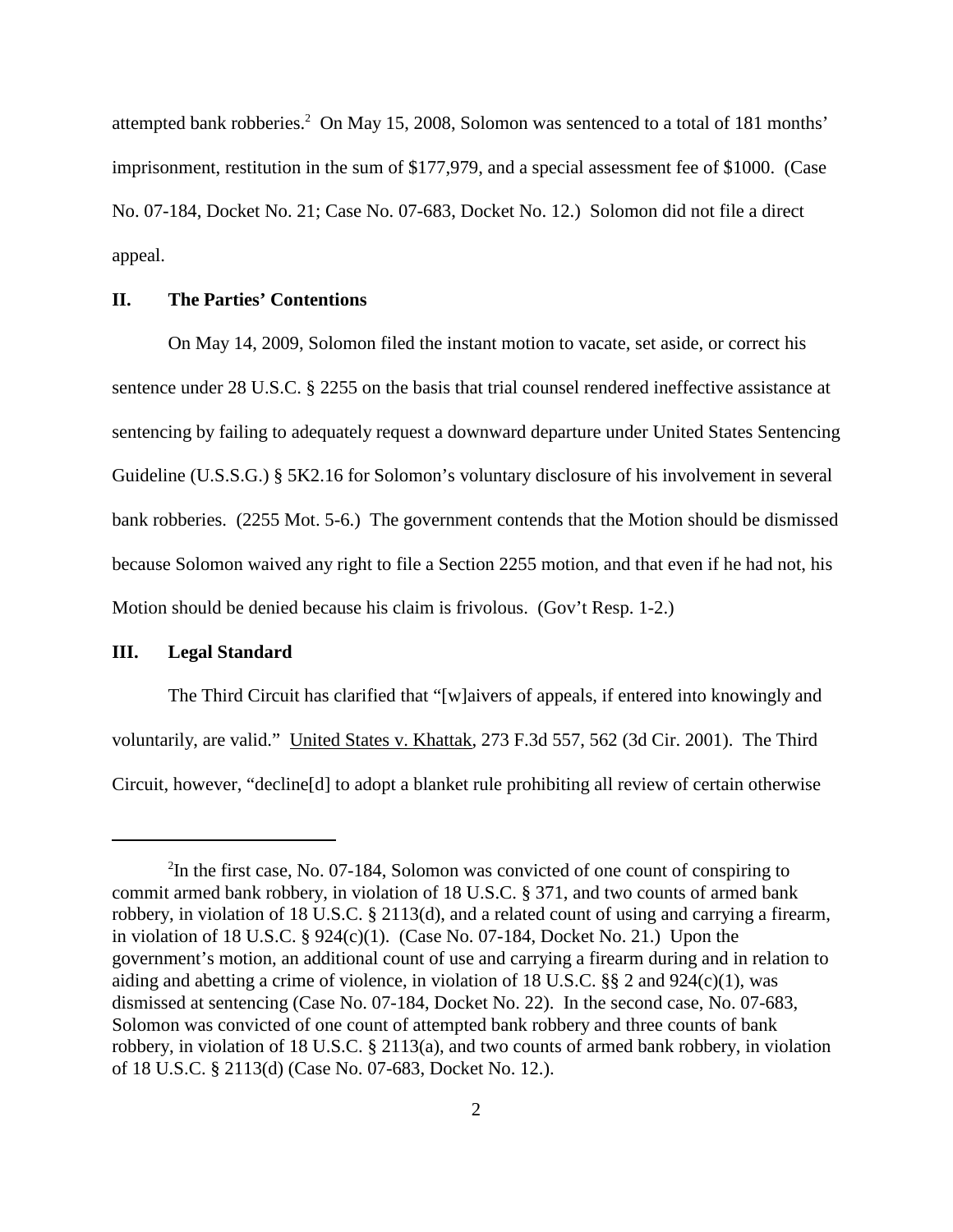valid waivers of appeals," because "[t]here may be an unusual circumstance where an error amounting to a miscarriage of justice may invalidate the waiver." Id. The Third Circuit refrained from "earmark[ing] specific situations" in which enforcing appellate waivers would amount to a "miscarriage of justice," instead directing courts in this circuit to consider the following factors to determine whether a "miscarriage of justice" has occurred: "the clarity of the error, its gravity, its character (e.g., whether it concerns a fact issue, a sentencing guideline, or a statutory maximum), the impact of the error on the defendant, the impact of correcting the error on the government, and the extent to which the defendant acquiesced in the result." Id. at 563 (quotation marks omitted).

#### **IV. Discussion**

The first question the Court must address is whether Solomon knowingly and voluntarily waived his right to appeal or collaterally attack his sentence under Section 2255. If the Court answers this question in the affirmative, it must then examine whether a "miscarriage of justice" invalidates the waiver.

#### **A. Knowing and Voluntary Waiver**

Paragraph 8 of Solomon's plea agreement provides as follows:

In exchange for the undertakings made by the government in entering this plea agreement, the defendant voluntarily and expresslywaives allrightsto appeal or collaterally attack the defendant's conviction, sentence, or any other matter relating to this prosecution, both with respect to the charges in the information and the charges in the indictment in Criminal No. 07-184 to which the defendant pled guilty on September 18, 2007, whether such right of appeal or collateral attack arises under 18 U.S.C. § 3742, 28 U.S.C. § 1291, 28 U.S.C. § 2255, or any other provision of law.

(Plea Agreement ¶ 8, Case No. 07-683, Docket No. 8.) The plea agreement therefore includes an express waiver of Solomon's right to appeal his sentence.

During the guilty plea colloquy on December 3, 2007, Solomon indicated that his attorney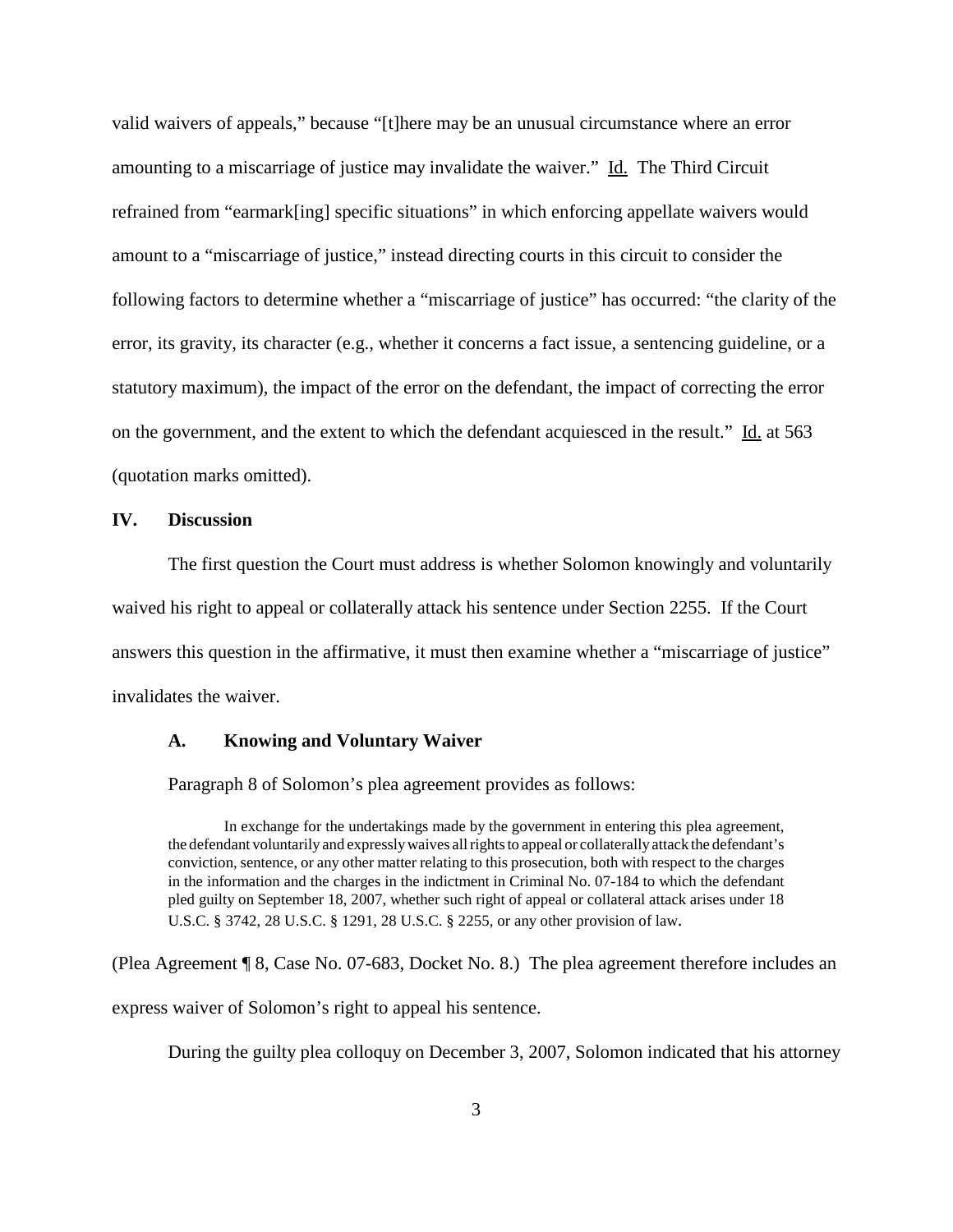explained the terms of the plea agreement to him, that he understood the maximum statutory penalty of 130 years' imprisonment that he could receive, and that he voluntarily pleaded guilty, by way of the following exchange:

Q: Now, understanding what the maximum possible punishment is, do you still wish to plead

guilty as to these counts?

|                                                                                            | A: | Yes.                                                                                                      |  |  |
|--------------------------------------------------------------------------------------------|----|-----------------------------------------------------------------------------------------------------------|--|--|
|                                                                                            | Q: | Has anyone threatened you or forced you in any way so as to cause you to plead guilty to<br>these counts? |  |  |
|                                                                                            | A: | No.                                                                                                       |  |  |
|                                                                                            |    | * * *                                                                                                     |  |  |
|                                                                                            | Q. | Did you sign a document called a Guilty Plea Agreement, Mr. Solomon?                                      |  |  |
|                                                                                            | A: | Yes, Sir.                                                                                                 |  |  |
|                                                                                            | Q. | Did you discuss it with your attorney before you signed it?                                               |  |  |
|                                                                                            | A. | Yes.                                                                                                      |  |  |
|                                                                                            | Q. | Did you understand it before you signed it?                                                               |  |  |
|                                                                                            | A. | No. I understood it after my attorney went over it with me.                                               |  |  |
|                                                                                            | Q. | Well, do you understand it now?                                                                           |  |  |
|                                                                                            | A. | Yes, Sir.                                                                                                 |  |  |
| (Plea Tr. 20:13-18, 20:25-21:12, Dec. 3, 2007.) Later during the plea proceedings, Solomon |    |                                                                                                           |  |  |
|                                                                                            |    |                                                                                                           |  |  |

again acknowledged that he understood that he could be sentenced to a life sentence and had not

received any promises respecting sentencing, but still wished to plead guilty:

- Q. Now, what you have to understand, Mr. Solomon, is that the Court has the power, even under the sentencing guidelines, to impose a sentence that reaches up to the maximum statutory penalty of 130 years. Do you understand that?
- A. Yes, Sir.
- Q. And what you have to understand absolutely at this point is that if you plead guilty to these counts, it is possible for you to go to jail for the rest of your life without any chance of getting out of jail. Do you understand that?
- A. Yes.
- Q. And understanding that, do you still wish to plead guilty as to these counts?
- A. Yes.
- Q. Do you understand that in the Federal system, there is no parole. There may be some credit for good time served, but there is no parole system, and essentially, the way you have to think, I suggest, is that whatever time the Court gives you is the time that you will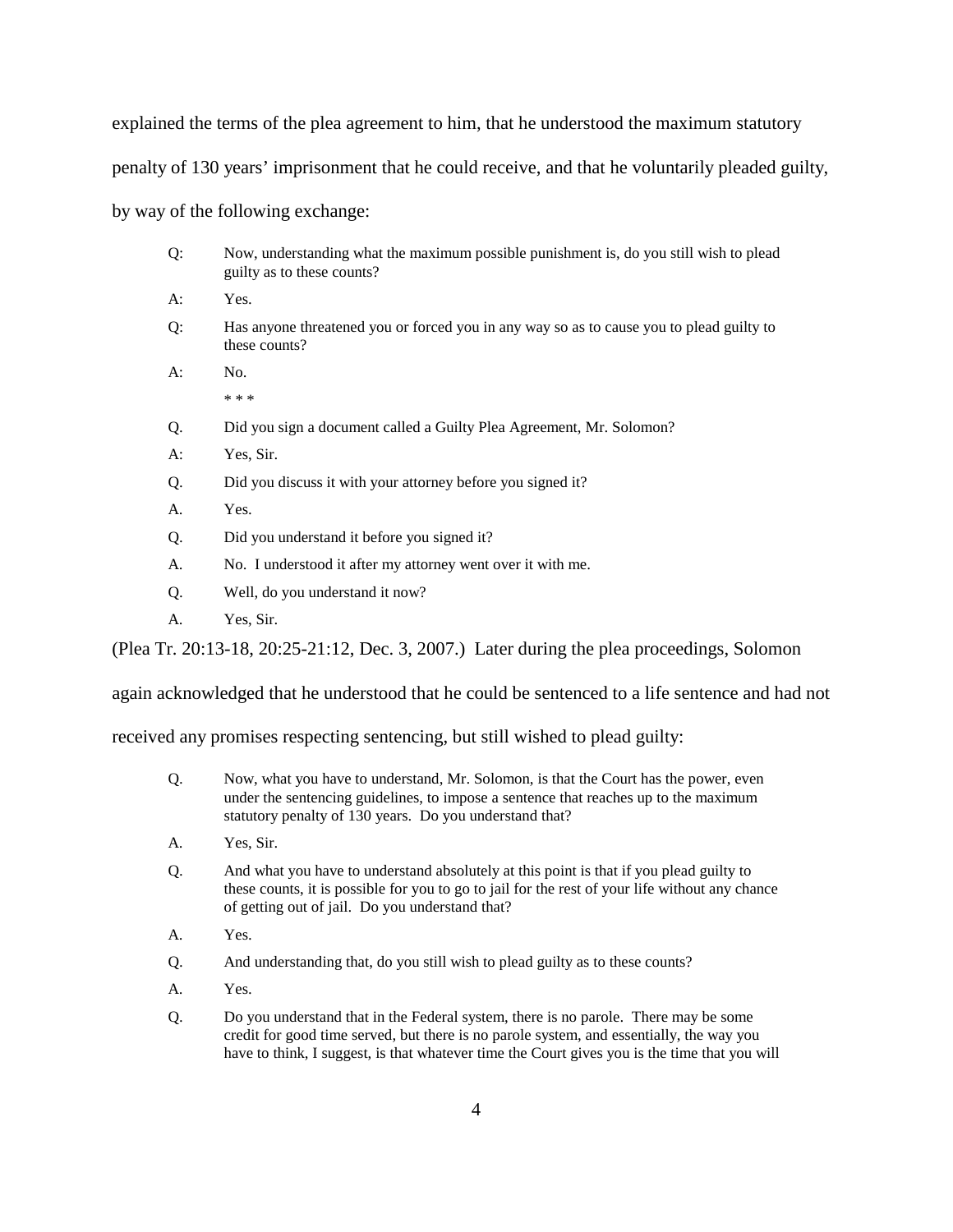actually have to serve. Do you understand?

- A. Yes.
- Q. Understanding that, do you still wish to plead guilty as to these counts?
- A. Yes.
- Q. Has anybody, including your attorney, made any promises to you as to what your sentence in this case will actually be?
- A. No.

(Plea Tr. 29:12-30:12.) The colloquy at the time Solomon entered his guilty plea thereby confirms that he understood the terms of, and voluntarily signed the plea agreement (Plea Tr. 20:13-18, 20:25-21:12, & 29:12-30:12), which included an express waiver of his right to appeal or collaterally attack his conviction or sentence under Section 2255 (Plea Agreement ¶ 8). The Court therefore determines that the plea colloquy met the constitutional requirements for a valid plea, see Fed. R. Crim. P. 11; Boykin v. Alabama, 395 U.S. 238 (1969), and confirmed that Solomon was competent and understood the nature of the proceeding, and thus, that Solomon unequivocally and explicitly waived his right to appeal or collaterally attack his sentence under Section 2255. The Court now turns to the remaining question of whether there was "an error amounting to a miscarriage of justice [that] may invalidate the waiver." Khattak, 273 F.3d at 562.

#### **B. Miscarriage of Justice**

Strickland v. Washington, 466 U.S. 668 (1984), "supplies the standard for addressing a claim of ineffective assistance of counsel." United States v. Smack, 347 F.3d 533, 537 (3d Cir. 2003). Strickland first requires the defendant to "show that counsel's representation fell below an objective standard of reasonableness" evaluated "under prevailing professional norms." 466 U.S. at 688. Strickland then requires the defendant to show that counsel's "deficient performance prejudiced the defense," meaning that "there is a reasonable probability that, but for counsel's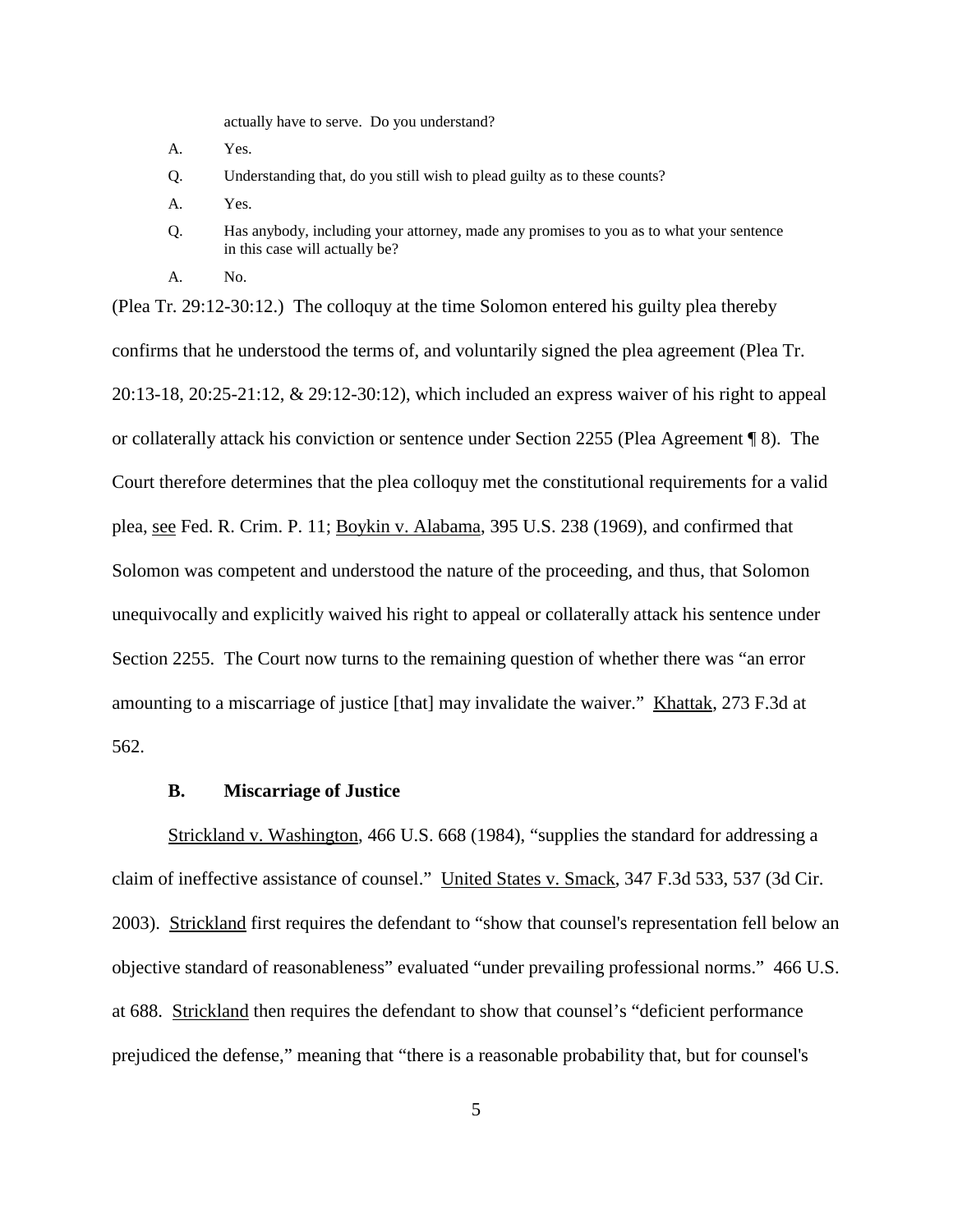unprofessional errors, the result of the proceeding would have been different." Id. at 687, 694.

The Court begins with the prejudice prong of the Strickland inquiry, for which "[j]udicial scrutiny . . . is highly deferential," and "must indulge a strong presumption that counsel's conduct falls within the wide range of reasonable professional assistance." Id. at 688-89. Solomon contends that counsel was ineffective at sentencing for not adequately requesting a downward departure under U.S.S.G. § 5K2.16 based on his voluntary disclosure of several bank robberies charged in the second criminal case, No. 07-683, while he was being investigated for involvement in the two bank robberies charged in the first case, No. 07-184. (Gov't Resp. 3.). U.S.S.G. § 5K2.16 provides as follows:

If the defendant voluntarily discloses to authorities the existence of, and accepts responsibility for, the offense prior to the discovery of such offense, and if such offense was unlikely to have been discovered otherwise, a downward departure may be warranted. For example, a downward departure under this section might be considered where a defendant, motivated by remorse, discloses an offense that otherwise would have remained undiscovered. This provision does not apply where the motivating factor is the defendant's knowledge that discovery of the offense is likely or imminent, or where the defendant's disclosure occurs in connection with the investigation or prosecution of the defendant for related conduct.

At the sentencing proceedings, counsel orally requested a downward "variance" on the basis that Solomon "wanted to provide . . . information to the government" on "other bank robberies for which he was not charged" and in fact "actively participated" in the government's investigation of such robberies. (Sent'g Tr. 9:12-13, 9:18-19, May 14, 2008.) Counsel did not specify that such a variance was being requested pursuant to U.S.S.G. § 5K2.16. (Sent'g Tr. 9:10-11:20.) Judge Giles, however, so interpreted counsel's request, and declined to do so because "the additional bank robberies, confessed to by [Solomon], were related conduct," and thus, Solomon was not "qualifie[d] for downward departure." (Sent'g Tr. 16:10-12.) The Court then stated that it had "considered the matter as if [Solomon] would have qualified and exercised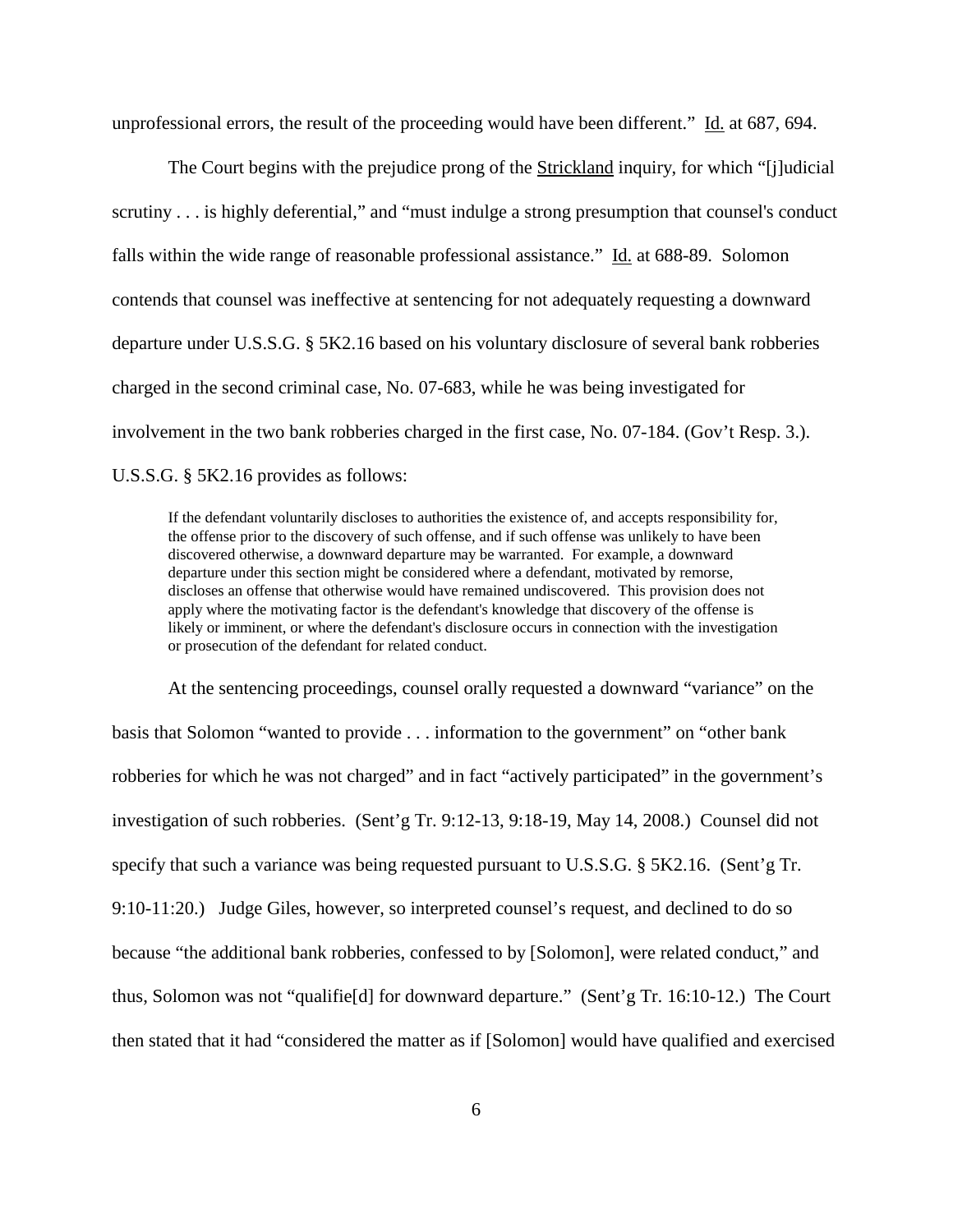its discretion not to depart on that basis." (Sent.'g Tr. 16:15-17.) Instead, the district court decided to consider Solomon's voluntary disclosure of additional bank robberies when it considered the sentencing factors specified in 18 U.S.C. § 3553(a). (Sent'g Tr. 12:1.)

The government, at sentencing, averred that evidence from the F.B.I. investigation indicated that when Solomon was arrested, the F.B.I. "had discovered [or] were in the process of actively discovering" five of the additional bank robberies, "because of the current investigation of [Solomon] for the spree of bank robberies," and Solomon disclosed to state authorities that he knew that the F.B.I. was looking for him. (Sent'g Tr. 14:13-14, 14:22-25.) U.S.S.G. § 5K2.16 expressly provides that a downward departure is not warranted "where the motivating factor is the defendant's knowledge that discovery of the offense is likely or imminent." Especially in light of the "strong presumption" that counsel acted reasonably and the government's representations at sentencing that Solomon's facts fall squarely within the situation described in U.S.S.G. § 5K2.16 as not warranting a downward departure, the Court cannot find that counsel's failure to pursue the U.S.S.G. § 5K2.16 departure and to appeal the denial of such a departure was constitutionally prejudicial to Solomon. Because the Court finds no prejudice, Solomon has not satisfied the Strickland ineffective assistance standard and has not shown a "miscarriage of justice" invalidating his appellate waiver.

### **V. Conclusion**

For the reasons detailed above, the Court will deny Solomon's 2255 Motion without a hearing and grant the government's Motion to Dismiss. An appropriate Order follows.

7